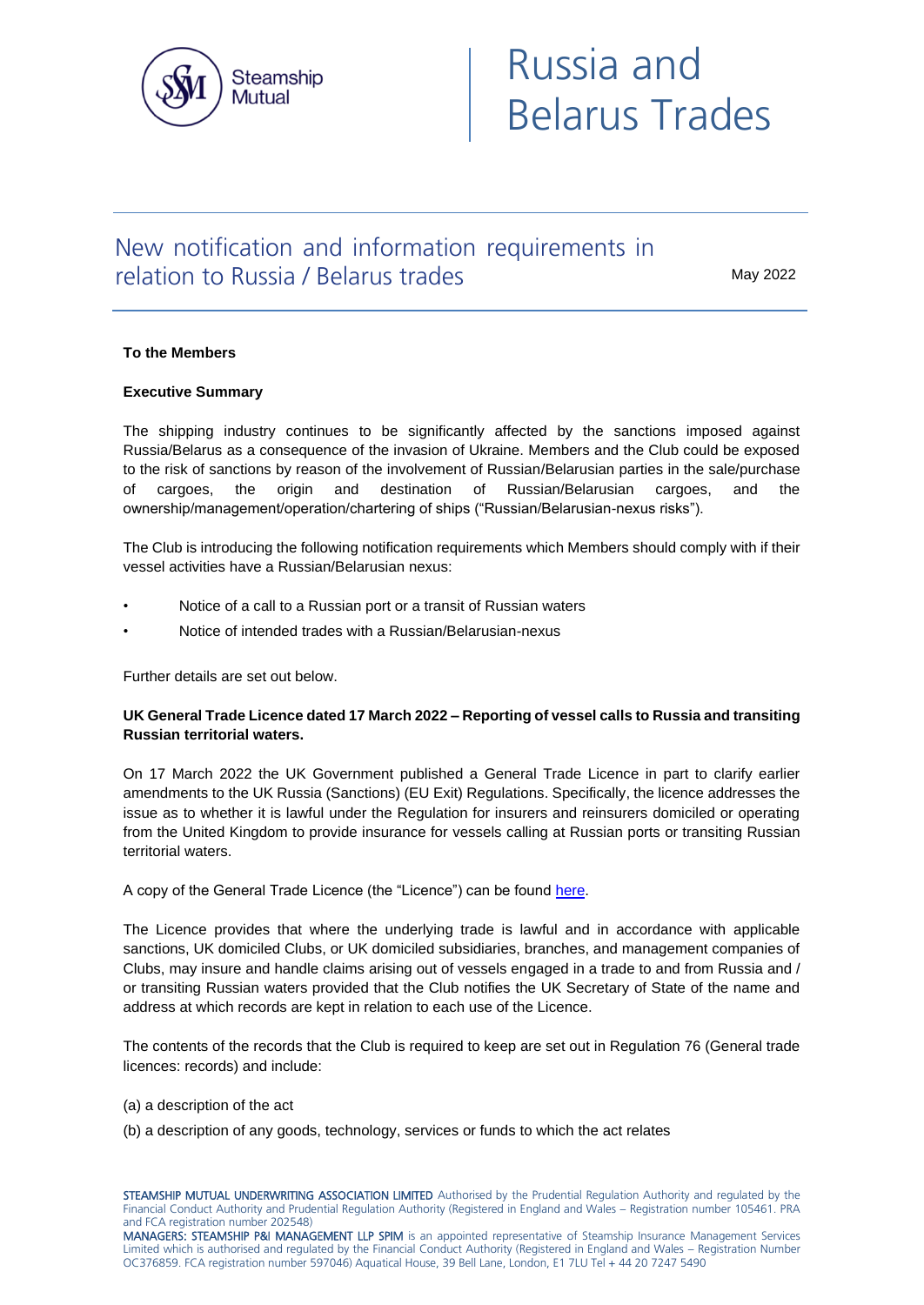(c) the date of the act or the dates between which the act took place

(d) the quantity of any goods or funds to which the act relates

(e) [the Insurer's] name and address

(f) the name and address of any consignee of goods to which the act relates or any recipient of technology, services or funds to which the act relates

(g) in so far as it is known to [the insurers], the name and address of the end-user of the goods, technology, services or funds to which the act relates

(h) the name and address of the supplier of any goods to which the act relates.

This information must be held by the Club until the end of the calendar year in which the information is recorded plus a further period of four years.

From 17 March 2022, it is now necessary for the owners of vessels that have called in a Russian port or transited Russian territorial waters to notify their club of that call providing as far as possible the details required by Regulation 76. A failure to do so may invalidate the vessel's P&I insurance cover and / or prevent the Club from covering a claim. Please note that this requirement applies to all entered vessels (including Russian domiciled and flagged vessels) and is not limited to Members domiciled in the UK or operating UK flagged vessels.

In order to enable the Club to comply with UK Government information requirements, Owner members are requested to provide within one month of a call to a Russian port or a transit of Russian waters the information requested on the template form attached to this Circular together with a copy of the bill(s) of lading for the relevant voyage. The form can be found [here.](http://www.steamshipmutual.com/Downloads/Loss-Prevention/SSM%20SPIRE%20reporting%20template.xlsx)

Trade involving Russia is now subject to significant legal restrictions. Members are reminded that cover is not available for trade that breaches applicable sanctions and are advised to conduct thorough due diligence on the parties, cargoes and trade involved before engaging in trade to, through or from Russia.

#### **Notice of intended trades with a Russian/Belarusian-nexus**

Recent developments in relation to the sanctions applicable to Russia/Belarus give rise to the risk that prohibitions in relation to trades may not align with prohibitions against the provision of related insurance. This could mean that notwithstanding a trade activity being lawful under applicable sanctions, the provision of insurance might nevertheless be prohibited or otherwise adversely impacted.

Secondly, even if a trade or insurance activity does not involve a sanctions breach at the present time, subsequent changes to sanctions measures could affect the ability of the Club to meet its obligations: exposure to claims incurred now could present challenges in the future if sanctions subsequently affect the parties involved in such claims or otherwise affect the Club's ability to handle the claim (i.e., banking difficulties).

In order to enable the Club to monitor the potential impact of these issues, and assess whether cover can be provided, Members (both Owners and Charterers) are required to notify the Managers prior to any intended trades with a Russian/Belarusian-nexus, specifying:

STEAMSHIP MUTUAL UNDERWRITING ASSOCIATION LIMITED Authorised by the Prudential Regulation Authority and regulated by the Financial Conduct Authority and Prudential Regulation Authority (Registered in England and Wales – Registration number 105461. PRA and FCA registration number 202548)

MANAGERS: STEAMSHIP P&I MANAGEMENT LLP SPIM is an appointed representative of Steamship Insurance Management Services Limited which is authorised and regulated by the Financial Conduct Authority (Registered in England and Wales – Registration Number OC376859. FCA registration number 597046) Aquatical House, 39 Bell Lane, London, E1 7LU Tel + 44 20 7247 5490